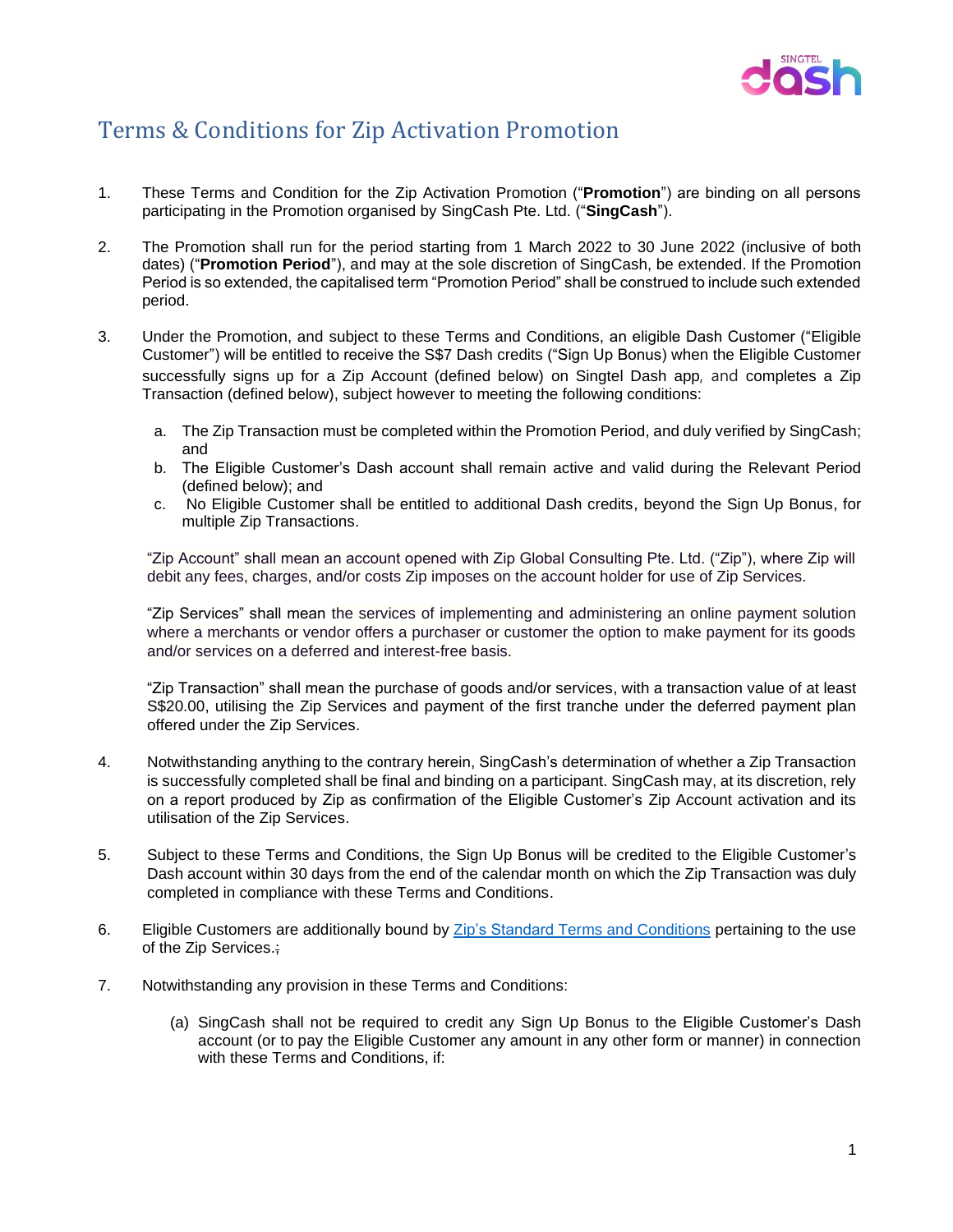

- (i) at any time SingCash, at its sole discretion, suspects any collusion, fraud or other unlawful or illegal activity in relation to, and/or misuse of, the Eligible Customer's Dash Account, Zip Account and/or any amount in your Dash account (whether by you or any other person, with or without your knowledge);
- (ii) the Eligible Customer's Dash Account is for any reason terminated and/or suspended during the Promotion Period and leading up to the point at which the Sign Up Bonus is being uploaded to the account ("**Relevant Period**");
- (iii) the phone number which is registered in respect of your Dash Account is for any reason changed (whether by you or any other person, with or without your knowledge) during the Relevant Period;
- (iv) the Promotion is terminated at the discretion of SingCash at any time during the Relevant Period;
- (v) at any time, SingCash reasonably believes that the Eligible Customer is involved in manipulating, rigging, abusing, cheating the underlying system or is otherwise engaged in any activity calculated to game the system or gain an unfair advantage;
- (vi) there is a termination, cancellation, reversal of the successful Zip Transaction or a refund is made to the Eligible Customer for any reason whatsoever; or
- (vii) The Eligible Customer defaults under the deferred payment plan offered under the Zip Services.
- (b) SingCash shall be entitled, at its sole discretion and without prior notice to the Eligible Customer, to remove from the Eligible Customer's Dash Account, the Sign Up Bonus which has been credited in connection with these Terms and Conditions (or any part thereof), if:
	- (i) Such Sign Up Bonus were wrongly granted to the Eligible Customer for any reason whatsoever;
	- (ii) any of the events described in paragraphs  $7(a)(i)$ ,  $7(a)(ii)$ ,  $7(a)(v)$ ,  $7(a)(vi)$  or  $7(a)(vii)$  shall occur.
- 8. SingCash reserves the right, at its sole discretion and without prior notice to the Eligible Customer, to add, delete or change these Terms and Conditions at any time. Without prejudice to the foregoing, SingCash has sole and absolute discretion to determine a participant's eligibility to receive the Sign Up Bonus (or any part thereof).
- 9. SingCash's decisions on all matters relating to or in connection with the Promotion, Sign Up Bonus and these Terms and Conditions shall be final. No appeal, correspondence or claims will be entertained. SingCash shall not in any event be liable in any way to the Eligible Customer or any other person for any direct or indirect loss, liability, damages or expense whatsoever, howsoever arising, in connection with the Promotion and/or these Terms and Conditions (including, but not limited to, that arising from or in connection with any failure or delay by SingCash to credit the Sign Up Bonus (or any part thereof) to the Eligible Customer).
- 10. Unless otherwise determined by SingCash, this Promotion is not valid with other offers, discounts, rebates, vouchers, privileges or promotions (including but not limited to the Singtel Dash New User \$7 Cashback At Singtel Shop Promotion).
- 11. SingCash is neither licenced to sell any Buy Now Pay Later services nor competent to provide any Buy Now Pay Later related advice. SingCash is not an agent of Zip and makes no representation that any due